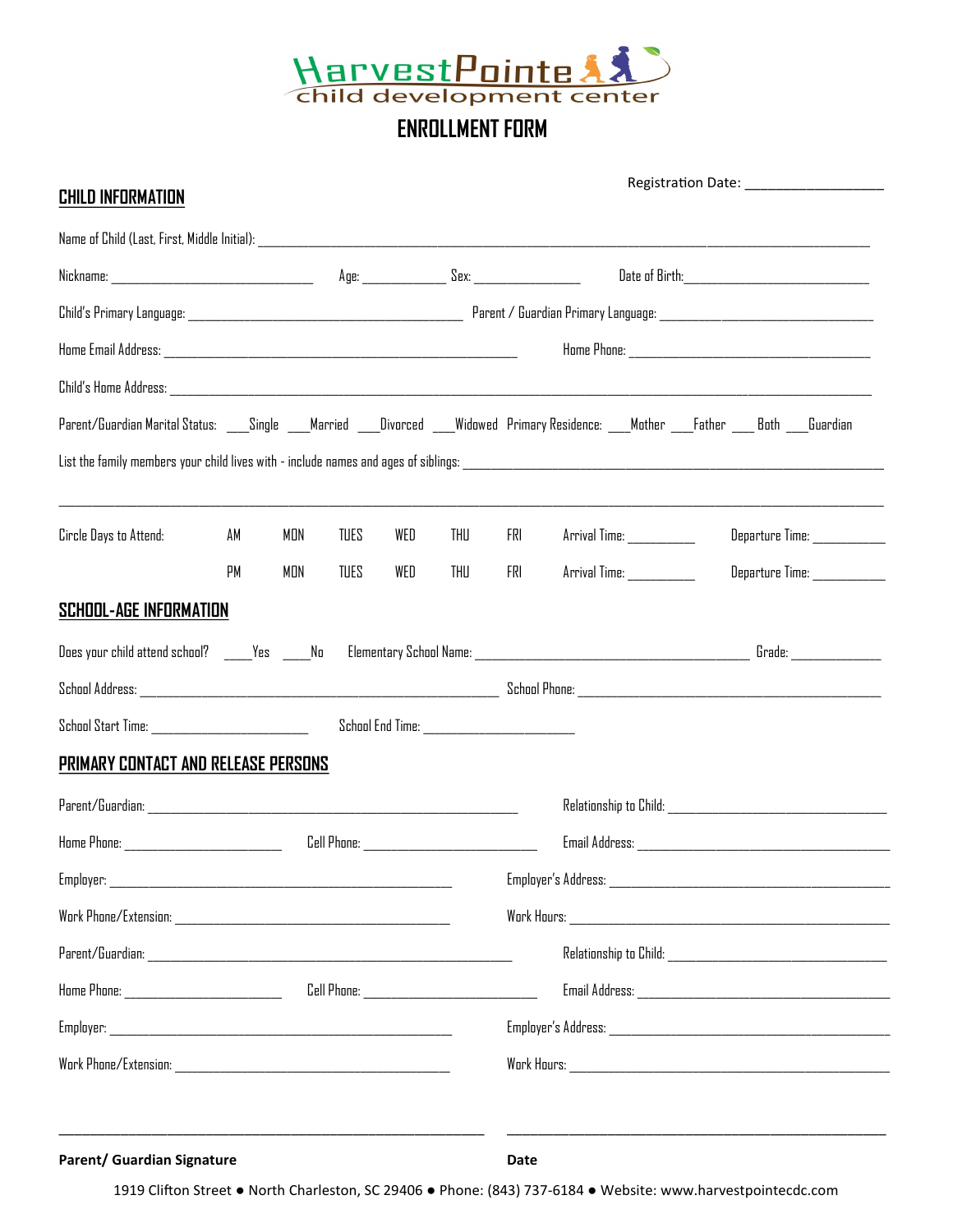## **ENROLLMENT FORM** (pg. 2)

#### **EMERGENCY CONTACT AND RELEASE**

Please list the persons you would like contacted (in order of priority) if you cannot be reached in case of emergency. Check the "Emergency Contact and Release" box, as the persons listed will also be authorized for pick-up or accompany the child for the purposes of medical treatment. Additionally, please list the persons you would like the authorized for pick-up on a given day (i.e. babysitter). For these persons, check the "release Only" box. For the safety of your child, we will request all authorized release persons with whom staff are not familiar with to provide Government-issued photo identification at the time of pick-up. You may also be required to complete state-specific emergency release forms required by state child care licensing regulations.

#### **MANDATORY:**

|                  | $\Box$ Emergency Contact & Release<br>$\Box$ Release Only |
|------------------|-----------------------------------------------------------|
| <u>optional:</u> |                                                           |
|                  |                                                           |
|                  |                                                           |
|                  |                                                           |
|                  |                                                           |
|                  | $\Box$ Emergency Contact & Release<br>$\Box$ Release Only |
| <u>optional:</u> |                                                           |
|                  |                                                           |
|                  |                                                           |
|                  |                                                           |
|                  |                                                           |
| Work Hours:      | $\Box$ Emergency Contact & Release<br>$\Box$ Release Only |

If you want a person who is not identified above to pick up your child, you must notify school staff in advance, in writing. Your child will not be released without prior authorization. In the event you call a pick-up authorization into the school because you are unable to submit your authorization in writing, we will use your personal information from this packet to verify your identity.

For all children's safety, it is critical to use your secured access to enter the building and sign in your child according to state child care licensing regulations. To ensure the safety of our school's staff and children, please do not share your secured access with anyone else. If you must pick up your child after closing time, you will be charged a late fee every 15 minutes or portion of 15 minute period, per child, until the child(ren) is/are picked up. Per state licensing regulations, we may be required to contact local authorities after a certain amount of time. Please see your Director for additional information.

Child Name: \_\_\_\_\_\_\_\_\_\_\_\_\_\_\_\_\_\_\_\_\_\_\_\_\_\_\_\_\_\_\_\_\_\_\_\_\_\_\_\_\_\_\_\_\_\_\_\_\_\_\_\_\_\_\_\_\_\_\_\_\_\_\_\_\_\_\_\_\_\_\_ Date: \_\_\_\_\_\_\_\_\_\_\_\_\_\_\_\_\_\_\_\_\_\_\_\_\_\_\_\_\_\_\_\_\_\_\_\_\_\_\_\_\_

Parent/Guardian Initial: \_\_\_\_\_\_\_\_\_\_\_\_\_\_\_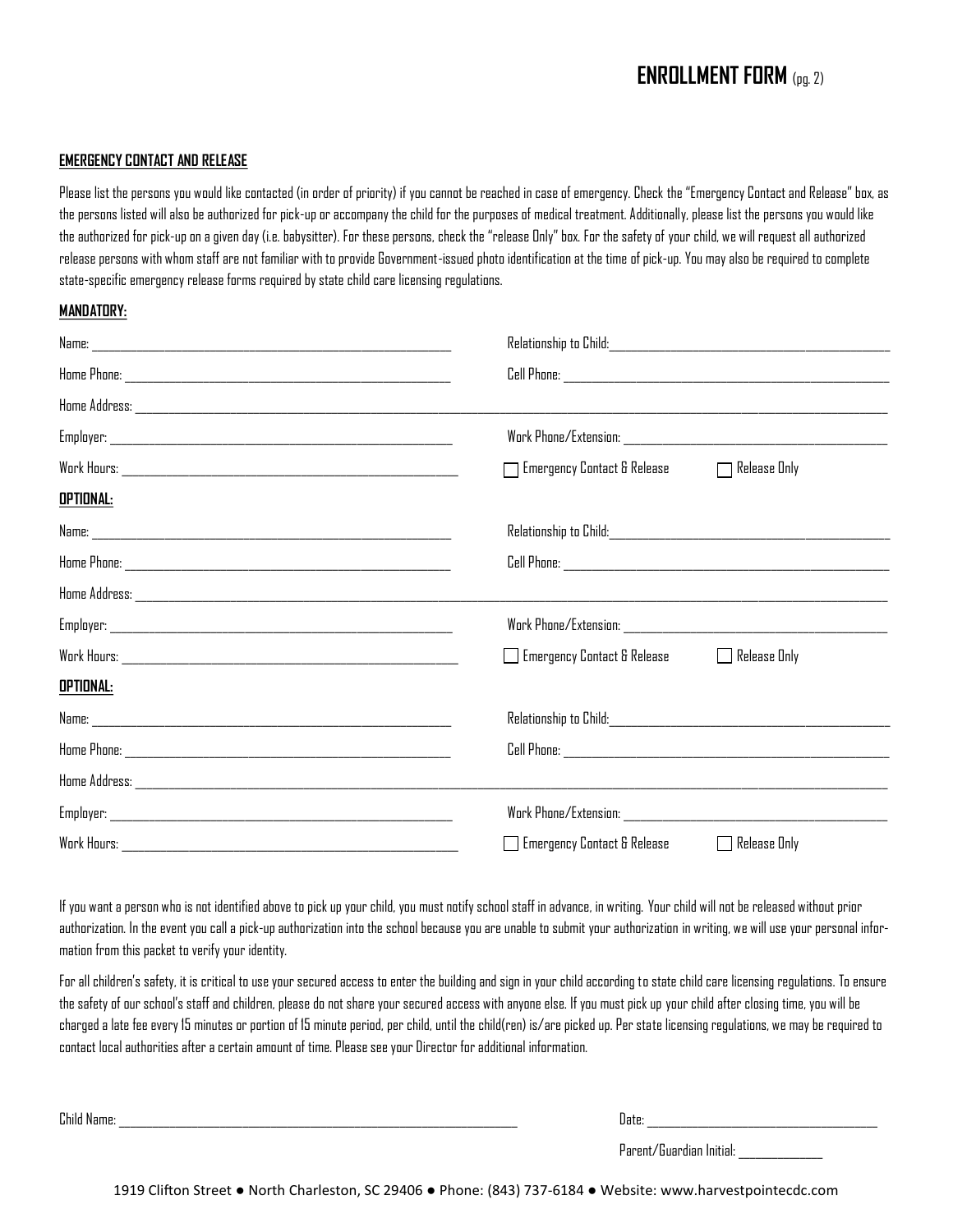### **MEDICAL INFORMATION**

#### **AUTHORIZATION FOR MEDICAL TREATMENT OF A MINOR**

|                                                  | In the event of a medical issue requiring a physician's care, would you like us to call your family physician?                                                                                                                                                                                                                                    |  |                          |  |
|--------------------------------------------------|---------------------------------------------------------------------------------------------------------------------------------------------------------------------------------------------------------------------------------------------------------------------------------------------------------------------------------------------------|--|--------------------------|--|
| Yes No                                           | If yes, please provide the following information:                                                                                                                                                                                                                                                                                                 |  |                          |  |
|                                                  |                                                                                                                                                                                                                                                                                                                                                   |  |                          |  |
|                                                  |                                                                                                                                                                                                                                                                                                                                                   |  |                          |  |
|                                                  |                                                                                                                                                                                                                                                                                                                                                   |  |                          |  |
|                                                  | school-designated employee to transport the above minor by ambulance and consent to any necessary examination, anesthetic, medical diagnosis, surgery or treatment,<br>and/or hospital care to be rendered to the minor under the general supervision of any physician or surgeon licensed to practice medicine in the State of South Carolina.   |  |                          |  |
|                                                  |                                                                                                                                                                                                                                                                                                                                                   |  |                          |  |
|                                                  |                                                                                                                                                                                                                                                                                                                                                   |  |                          |  |
|                                                  |                                                                                                                                                                                                                                                                                                                                                   |  |                          |  |
|                                                  |                                                                                                                                                                                                                                                                                                                                                   |  |                          |  |
|                                                  |                                                                                                                                                                                                                                                                                                                                                   |  |                          |  |
|                                                  |                                                                                                                                                                                                                                                                                                                                                   |  |                          |  |
|                                                  |                                                                                                                                                                                                                                                                                                                                                   |  |                          |  |
|                                                  |                                                                                                                                                                                                                                                                                                                                                   |  |                          |  |
|                                                  |                                                                                                                                                                                                                                                                                                                                                   |  |                          |  |
|                                                  |                                                                                                                                                                                                                                                                                                                                                   |  |                          |  |
|                                                  |                                                                                                                                                                                                                                                                                                                                                   |  |                          |  |
|                                                  | Medication Notice: Staff will administer medication based on criteria listed in the Parent Handbook. I (we) also authorize the school to evacuate in case of<br>emergency. I understand that the evacuation site is posted in the school and listed in the Parent Handbook.                                                                       |  |                          |  |
| AUTHORIZATION FOR TRANSPORTATION AND FIELD TRIPS |                                                                                                                                                                                                                                                                                                                                                   |  |                          |  |
|                                                  | The school may plan carefully-arranged, supervised special trips for the children away from the school that do not require bus transportation. You will be notified in<br>advance of all trips. These include children taking walks and infants strolling in their buggy. I give the school the permission to take my child on these field trips. |  |                          |  |
|                                                  |                                                                                                                                                                                                                                                                                                                                                   |  |                          |  |
|                                                  | PARENTS/GUARDIANS OF CHILDREN AGES 4 YEARS AND OLDER ONLY                                                                                                                                                                                                                                                                                         |  |                          |  |
|                                                  | l give the school permission to transport my child for the purposes of field trips that require bus transportation and/or transportation to/from his/her local school.                                                                                                                                                                            |  |                          |  |
|                                                  | By signing below, I affirm that my child is at least 4 years old and 40 pounds or more.                                                                                                                                                                                                                                                           |  |                          |  |
|                                                  |                                                                                                                                                                                                                                                                                                                                                   |  |                          |  |
|                                                  |                                                                                                                                                                                                                                                                                                                                                   |  |                          |  |
|                                                  |                                                                                                                                                                                                                                                                                                                                                   |  | Parent/Guardian Initial: |  |

1919 Clifton Street ● North Charleston, SC 29406 ● Phone: (843) 737-6184 ● Website: www.harvestpointecdc.com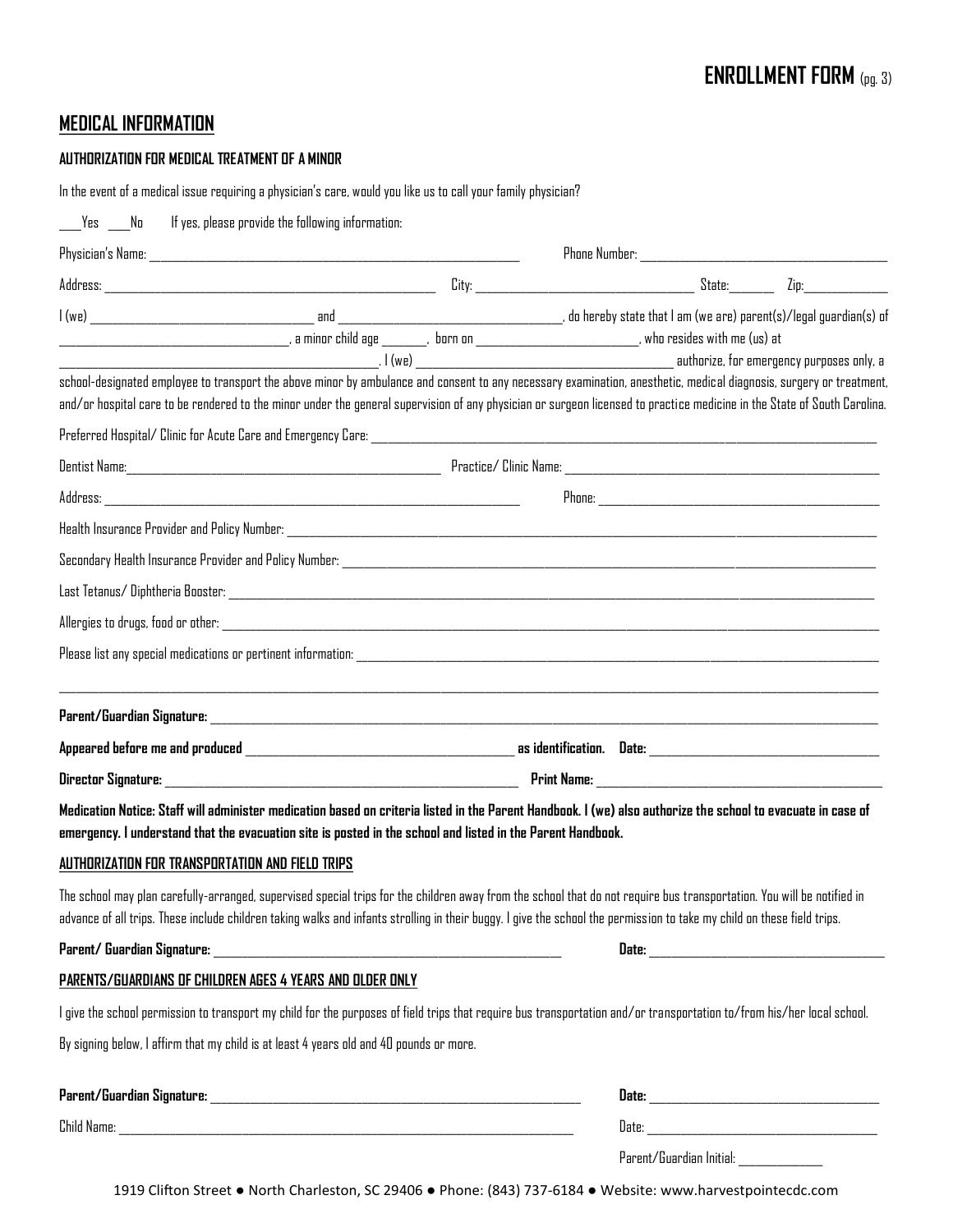# **ENROLLMENT FORM** (pg. 4)

# **MEDICAL HISTORY**

|          | Height: _________________                                                                                                         | Weight: _____________________ |                                                                                                              |                                        |
|----------|-----------------------------------------------------------------------------------------------------------------------------------|-------------------------------|--------------------------------------------------------------------------------------------------------------|----------------------------------------|
|          |                                                                                                                                   |                               |                                                                                                              |                                        |
| 1.       | Medication that will be administered regularly at the school:                                                                     |                               |                                                                                                              |                                        |
| 2.       | Special Dietary Needs:                                                                                                            |                               |                                                                                                              |                                        |
| 3.       |                                                                                                                                   |                               |                                                                                                              |                                        |
| 4.       | Can your child effectively communicate his or her needs? ______Yes _____No Explain:                                               |                               |                                                                                                              |                                        |
| 5.<br>6. | Is your child toilet trained? ____Yes ____No<br>Please provide special instructions concerning any other illnesses, as necessary: |                               |                                                                                                              |                                        |
| 7.       | Allergies (please check and list all that apply)                                                                                  |                               |                                                                                                              |                                        |
|          | $\Box$ Medications                                                                                                                |                               |                                                                                                              |                                        |
|          | $\Box$ Food                                                                                                                       |                               |                                                                                                              |                                        |
|          |                                                                                                                                   |                               |                                                                                                              |                                        |
|          | Are any of the allergies severe or life-threatening? _______Yes _____No If yes, please provide special instructions:              |                               |                                                                                                              |                                        |
|          |                                                                                                                                   |                               | Per state regulations, a written statement is required for waiver of immunization requirements.              |                                        |
|          |                                                                                                                                   |                               |                                                                                                              |                                        |
|          | Child Name: The Child Name of the Child Child Child Child Child Child Child Child Child Child Child Child Child                   |                               |                                                                                                              |                                        |
|          |                                                                                                                                   |                               |                                                                                                              | Parent/Guardian Initial: _____________ |
|          |                                                                                                                                   |                               | 1919 Clifton Street . North Charleston, SC 29406 . Phone: (843) 737-6184 . Website: www.harvestpointecdc.com |                                        |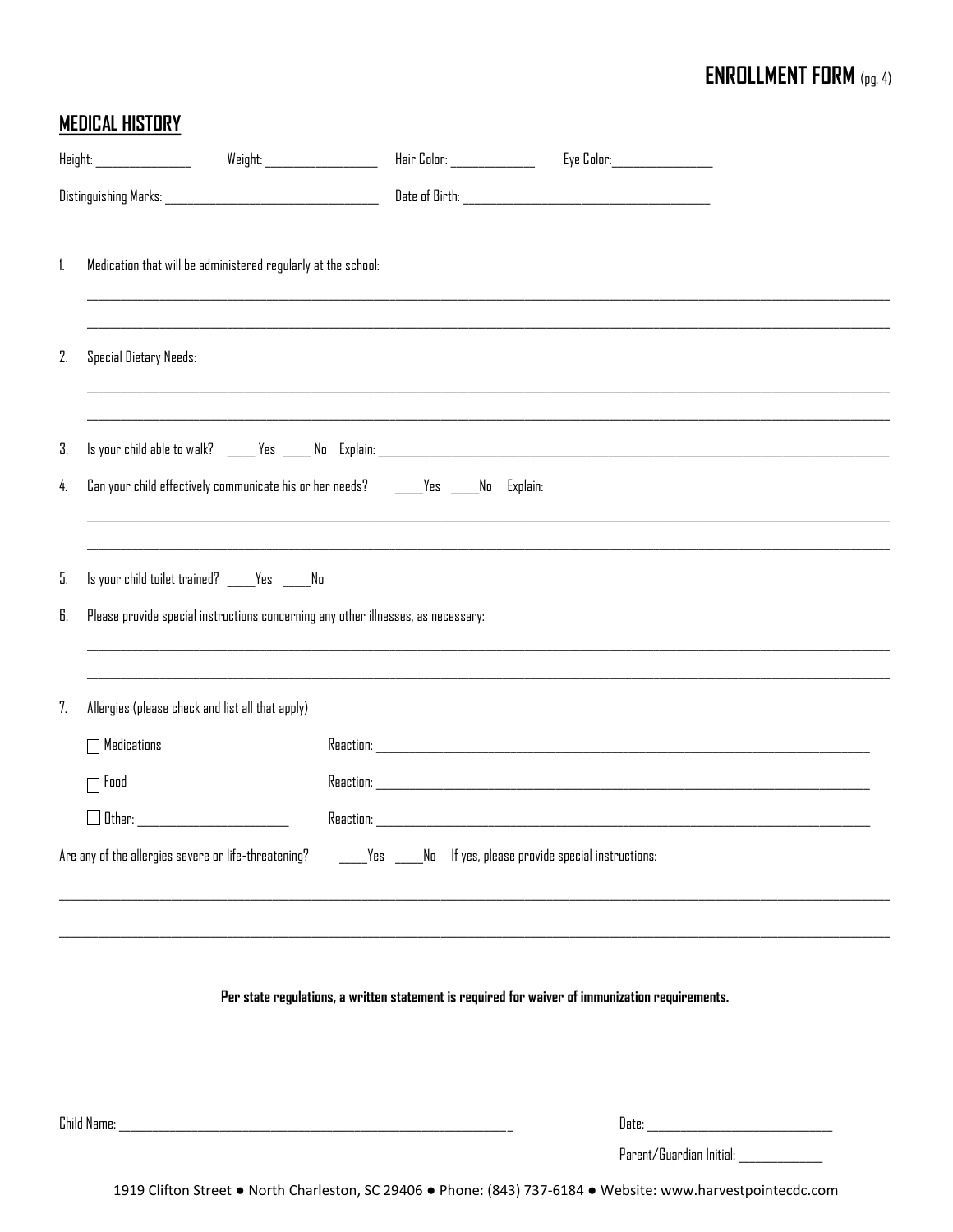### **ENROLLMENT FORM** (pg. 5)

### **ENROLLMENT AGREEMENT (Please initial each section listed below, then sign and date the last page.)**

| Child Name (Last, First, Middle Initial):                                                                                                                                                                         | Date of Birth:                                                                                                                                      |
|-------------------------------------------------------------------------------------------------------------------------------------------------------------------------------------------------------------------|-----------------------------------------------------------------------------------------------------------------------------------------------------|
| Parent/Guardian Name:                                                                                                                                                                                             |                                                                                                                                                     |
| SECTION 1: TUITION AND FEES                                                                                                                                                                                       |                                                                                                                                                     |
| <b>REGISTRATION FEE:</b> I understand that an annual, non-refundable, Registration Fee of \$<br>guarantee my child's enrollment by paying this fee no later than<br>be paid according to the applicable contract. | shall be paid in advance to enroll my child. I understand that I may<br>each year. In instances of agency reimbursement, the Registration Fee is to |

**TUTITION and MODIFICATION CONDITIONS:** \$ per week is the current tuition rate for the program I have chosen. I understand that rates are subject to change with reasonable notice as conditions require. The school follows state specific required time frames on tuition and modifications notices.

I have enrolled my child in the following program(s):

| "<br>all t'<br>Davs:<br>anniv<br>r.ner.<br>tnat | M O r | <b>TIPS</b> | <b>Weo</b> | .hur | ו הי | ron. | am,<br>,,,, | ---<br>91 I I.<br>ייש |
|-------------------------------------------------|-------|-------------|------------|------|------|------|-------------|-----------------------|
|                                                 |       |             |            |      |      |      |             |                       |

PAYMENT OF TUITION: I understand that tuition is due and payable, on the first day of attendance each week. Appropriate alternate Tuition Fees must be paid during school breaks.

LATE OR UNPAID TUITION: If payment in full is not received when due, I agree to pay a late payment fee of \$10 per week that tuition is not received. All late fees are subject to change with reasonable notice. The school follows state specific required time frames on tuition and modifications notices. I understand that if my account is delinquent for more than one week, I may be asked to withdraw my child until my account is made current. The school cannot guarantee a child's spot will be held when a child is withdrawn due to non-payment of tuition. Any unpaid tuition fees may be sent to a third-party collection agency.

AGENCY REIMBURSEMENT: I understand that I am solely responsible for any tuition payment and late fees in excess of any agency or third-party reimbursement in accordance with the applicable contract. I also understands that I am solely responsible for promptly communicating any changes in my status that would affect my agency reimbursement, and that I am solely responsible for payment of any tuition in excess of any agency or third-party reimbursement resulting from my failure to promptly communicate status changes.

\_\_\_\_\_**CHARGES AND PROCEDURE FOR LATE PICK-UP:** My school is open from \_\_\_\_\_\_\_\_\_\_\_\_\_\_\_ am to \_\_\_\_\_\_\_\_\_\_\_\_\_\_\_\_ pm, Monday through Friday all year, except for holidays. I understand that if I fail to pick up my child by the scheduled closing time, I will be charged a late fee of \$15 per every 15 minutes or portion of fifteen minute period, per child, until the child is picked up.

\_\_\_\_\_ **ADDITIONAL FEES:** School age camp will be open during the summer months and scheduled school breaks according to the local public school calendar. Summer Camp children and children attending during scheduled school breaks may pay a separate Activity Fee for attendance. All other age groups may be subject to Activity Fee as well. In instances of agency reimbursement, Activity Fees may be my responsibility. Please consult the Director for details.

DISCOUNTS: I understand that if I have more than one child enrolled and attending from my immediate family, a  $\,$  % discount from the usual tuition fee is offered to me and is applied to the child(ren) with the lowest tuition rate(s). These discounts are only available to those accounts when full tuition is paid in advance. Discounts are not applicable on any fees or services, Agency Co-Pays, or special program promotions and cannot be combined with any other discount or promotion.

RETURNED CHECKS: I understand that a processing fee will be charged to my account for all checks which are returned for any reason, and this fee is in addition to any charges that my bank or financial institution may charge me. I understand that any non-sufficient funds check will be automatically resubmitted electronically up to three times. I further understand that once a check has been processed electronically, the check is no longer negotiable and will not be returned. If more than two checks are returned within a six month period, I will be required to pay by an alternate method of payment for the next six month period. If my school uses Telecheck, I am authorizing the payee, or its agent, upon receipt of my check, to convert the check to an electronic payment item or draft and to submit it for payment as an ACH debit entry or draft to my account, in accordance with the same terms and conditions as my check. In the event that my check is returned for non-payment, Telecheck will make up to two additional electronic collection attempts and, if needed, by paper draft thereafter. The maximum fee allowed by state law will be charged for all returned checks. I am responsible for the principal amount plus all returned check fees.

Child Name: \_\_\_\_\_\_\_\_\_\_\_\_\_\_\_\_\_\_\_\_\_\_\_\_\_\_\_\_\_\_\_\_\_\_\_\_\_\_\_\_\_\_\_\_\_\_\_\_\_\_\_\_\_\_\_\_\_\_\_\_\_\_\_\_\_\_\_\_\_\_ Date: \_\_\_\_\_\_\_\_\_\_\_\_\_\_\_\_\_\_\_\_\_\_\_\_\_\_\_\_\_\_\_\_\_

Parent/Guardian Initial: \_\_\_\_\_\_\_\_\_\_\_\_\_\_\_

1919 Clifton Street ● North Charleston, SC 29406 ● Phone: (843) 737-6184 ● Website: www.harvestpointecdc.com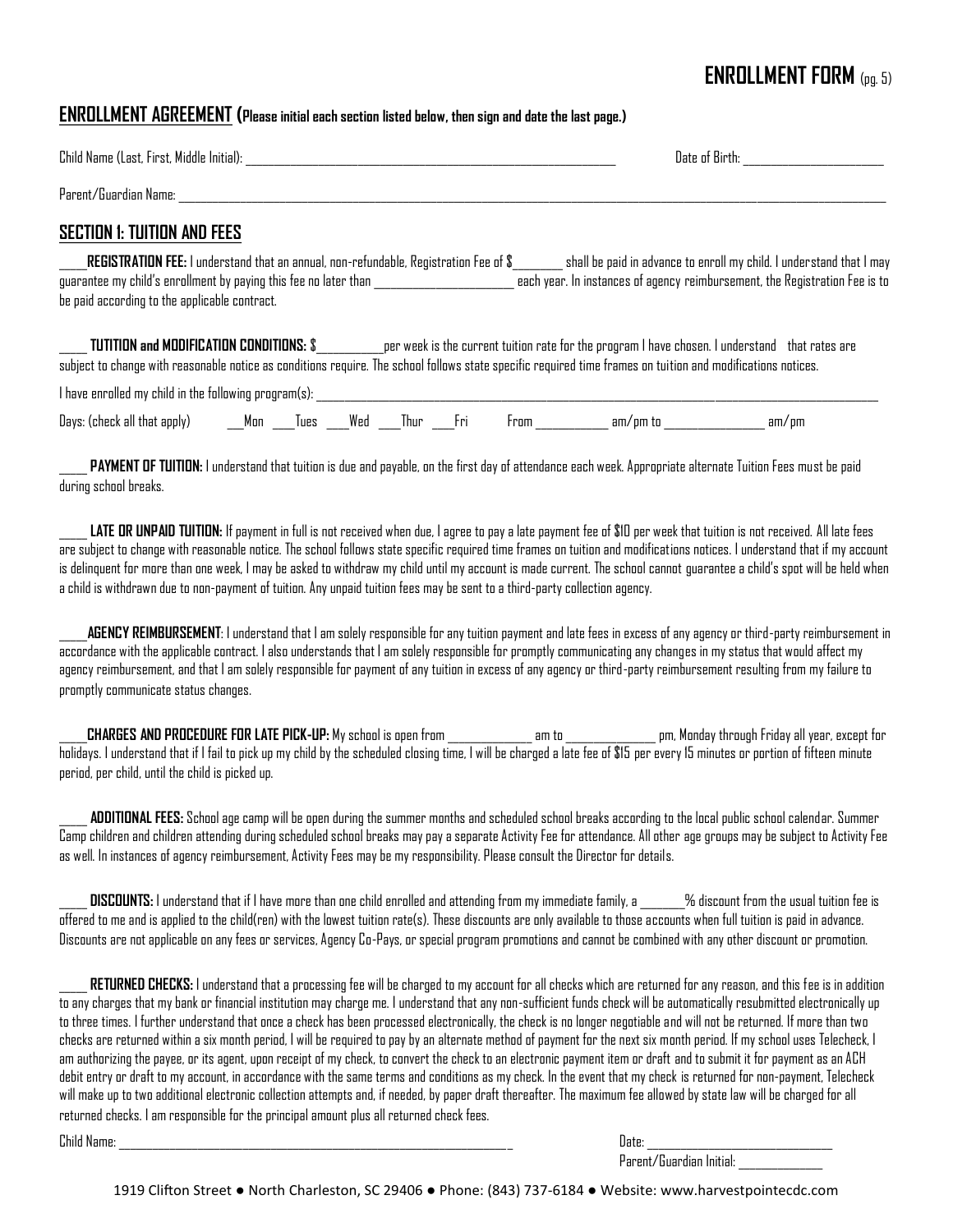### **ENROLLMENT AGREEMENT** (continued) **Please initial each section listed below, then sign and date the last page.**

### **SECTION 2: DAILY PROCEDURE**

\_\_\_\_\_**DAILY SIGN-IN AND SIGN-OUT:** I agree to sign my child in and out every day using the school's attendance procedure. If I neglect to do so, I may be charged a maximum fee of \$5.00 per missed sign-in or sign-out. I understand that my child is not permitted to sign him/herself out. I understand that I am required to enter the school to drop off and pick up my child and that I must escort my child to and from the designated classroom and staff member each day. I agree to complete the required computer and manual sign-in and sign-out procedures.

ILLNESS: I understand that I will be notified should my child become ill during the day, and that I will pick up my child promptly, or make arrangements for an authorized emergency contact person to pick up upon such notification. If my child is exposed to or contracts a contagious disease, I agree to notify the school and I understand that my child will be re-admitted according to the Re-admission Criteria in the Family Handbook.

\_\_\_\_\_ **MODEL RELEASE:** The company, its agents, affiliates, and licensees, \_\_\_\_\_may \_\_\_\_\_\_ may not use photographs, reproductions, images, or sound recordings of my child for advertising, publicity or any other lawful purposes.

PHOTOGRAPHS, VIDEOS AND AUDIO TAPES: I understand and agree that, in consideration for being allowed to photograph, videotape or audio record my child on company property, I shall only use such recording for lawful and private home use, and will not publish, publically display or sell such recordings. I also understand that I must have written permission before capturing any image of the other children in the school or staff.

**INTERVIEWING CHILDREN AND INSPECTING RECORDS**: I understand that the state child care regulatory enforcement and administration agency and the local department of social services and child protective services has the authority to interview children or staff, to inspect and audit child or facility records, to interview children privately, to observe the physical condition of the children in the school, to make provisions for the independent medical examination by a licensed physician of any child, and to contact and instruct any other appropriate authority to do the same, without prior notice or consent by myself or by the school.

\_\_\_\_\_**WITHDRAWAL FROM PROGRAM:** I understand that I must provide a two (2) week written notice of withdrawal from the program. If this notification is not provided, I agree to pay all tuition and fees for two (2) weeks, whether or not my child attends. I understand that when my child is withdrawn, she/he will only be eligible for readmission based upon space availability and all other enrollment criteria. If my child is selected for re-enrollment, I will be required to complete an entire new Enrollment Agreement at the current rate and pay a new non-refundable Registration Fee at the current rate. If there is an outstanding balance (including tuition or fees) when my child was withdrawn, I will be required to bring my account current prior to completing a re-enrollment application. I understand all fees (Tuition, Registration or Activity) are non-refundable.

#### **SECTION 3: HOLIDAYS, ABSENCES, AND CLOSINGS**

\_\_\_\_\_ **HOLIDAYS:** I understand that the school is closed on the following holidays: New Year's Eve, New Year's Day. Memorial Day, Independence Day, Labor Day, Thanksgiving Day and the day after, Half day on Christmas Eve, Christmas Day, Martin Luther King, Jr. Day, and President's Day for in-service training. I agree that I will not receive a refund, credit or any other allowance for holidays. If a holiday falls on a weekend, it will be observed on either the preceding Friday or the following Monday.

\_\_\_\_\_ **ABSENCES/VACATIONS:** I agree to inform school immediately if my child will be absent on any day. I understand that no allowances, credits, refunds, or make up days shall be made for occasional absences (i.e. sickness). A reservation fee of 50% off my regular week's tuition will be due for each absence of one full school week (Monday through Friday) with advance notice to the Director, if possible. I agree to pay the reservation fee of \$\_\_\_\_\_\_\_\_ per week to guarantee my child's space when my child is not in attendance for an entire school week (Monday through Friday). My regularly contracted tuition is due for all weeks when my child attends any part of the week. There is no credit given for single days. I also understand that if I withdraw my child during a vacation, I will be required to pay a new non-refundable registration fee upon return.

**EMERGENCY CLOSING AND INCLEMENT WEATHER INFORMATION:** I understand that it is the company's intention to be open and provide child care service every weekday of the year, excluding holidays, but that inclement weather, natural/national disaster or major building issue may disrupt service from time to time. I will contact the school to ensure that it is open during inclement weather/natural disaster. I agree that in the event that the school is closed for an extended period of time, I will continue to be responsible for my tuition payments for up to three business days.

Child Name: \_\_\_\_\_\_\_\_\_\_\_\_\_\_\_\_\_\_\_\_\_\_\_\_\_\_\_\_\_\_\_\_\_\_\_\_\_\_\_\_\_\_\_\_\_\_\_\_\_\_\_\_\_\_\_\_\_\_\_\_\_\_\_\_\_\_\_\_\_\_ Date: \_\_\_\_\_\_\_\_\_\_\_\_\_\_\_\_\_\_\_\_\_\_\_\_\_\_\_\_\_\_\_\_\_ Parent/Guardian Initial: \_\_\_\_\_\_\_\_\_\_\_\_\_\_\_